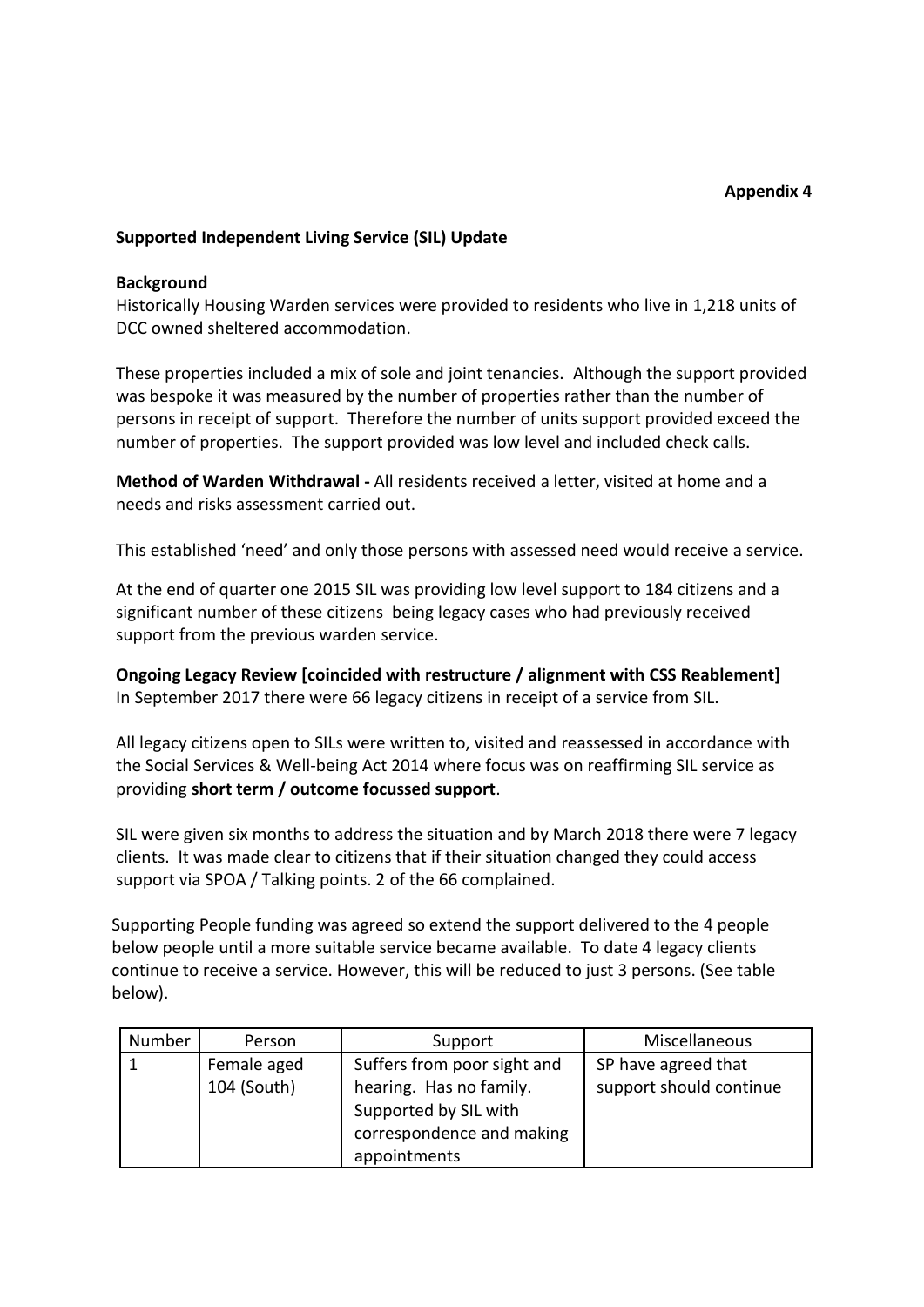| $\overline{2}$ | Female aged 88<br>(South) | Lives in remote area unable<br>to drive. All family ages and<br>unable to assist<br>Supported by SIL with<br>correspondence and making<br>appointments                            | SP have agreed that<br>support should continue                                                                 |
|----------------|---------------------------|-----------------------------------------------------------------------------------------------------------------------------------------------------------------------------------|----------------------------------------------------------------------------------------------------------------|
| 3              | Male aged 77<br>(South)   | Lives in remote area. Suffers<br>from Glaucoma and is no<br>longer able to drive. Has no<br>family support.<br>Supported by SIL with<br>correspondence and making<br>appointments | SP have agreed that<br>support should continue                                                                 |
| 4              | Female aged 92<br>(North) | Has been supported by SIL<br>with correspondence and<br>making appointments.<br>Package of care identified<br>and due to be<br>reviewed. Above to be<br>addressed by care agency. | SP agreed that support<br>should continue. But will<br>close shortly due to<br>involvement from care<br>agency |

# **SIL Current Service Provision**

As at February 2019 SIL is providing a service to 160 citizens, 39 of who require a joint visit in order that service can manage assessed risks making a total of 199 units of support. SIL currently has 39 citizens pending assessment bring the grand total to 215 units of support, 58 live in DCC owned properties.

## **Going Forward**

Moving forward, from April 2019 the SIL service will be refocussed as a low level support service for people over 50 years of age. SIL will work closely with the Reablement Team and our Community Resource Teams in order to offer a continuum of time limited support with the prime intention of promoting independence.

## **Successes**

Staff within SIL have worked in partnership with internal colleagues within Social Services including: Social Worker, SCP's, Safeguarding, Community Navigators; colleagues from other DCC services including: Corporate Health & Safety, Housing, OPUS, Public Health etc.

External agencies include Age Connect, CAB, British Embassy, British Consulate, North Wales Police, North Wales Fire Service, Banks and financial institutions, DWP, charitable organisations, Heath Authority including hospitals, GPs and clinics.

SIL has been able instrumental in citizens recovering bank charges, unclaimed benefits from DWP and grants from charitable organisations such are the Vicars fund, SAFFA, Help for Hero's etc.